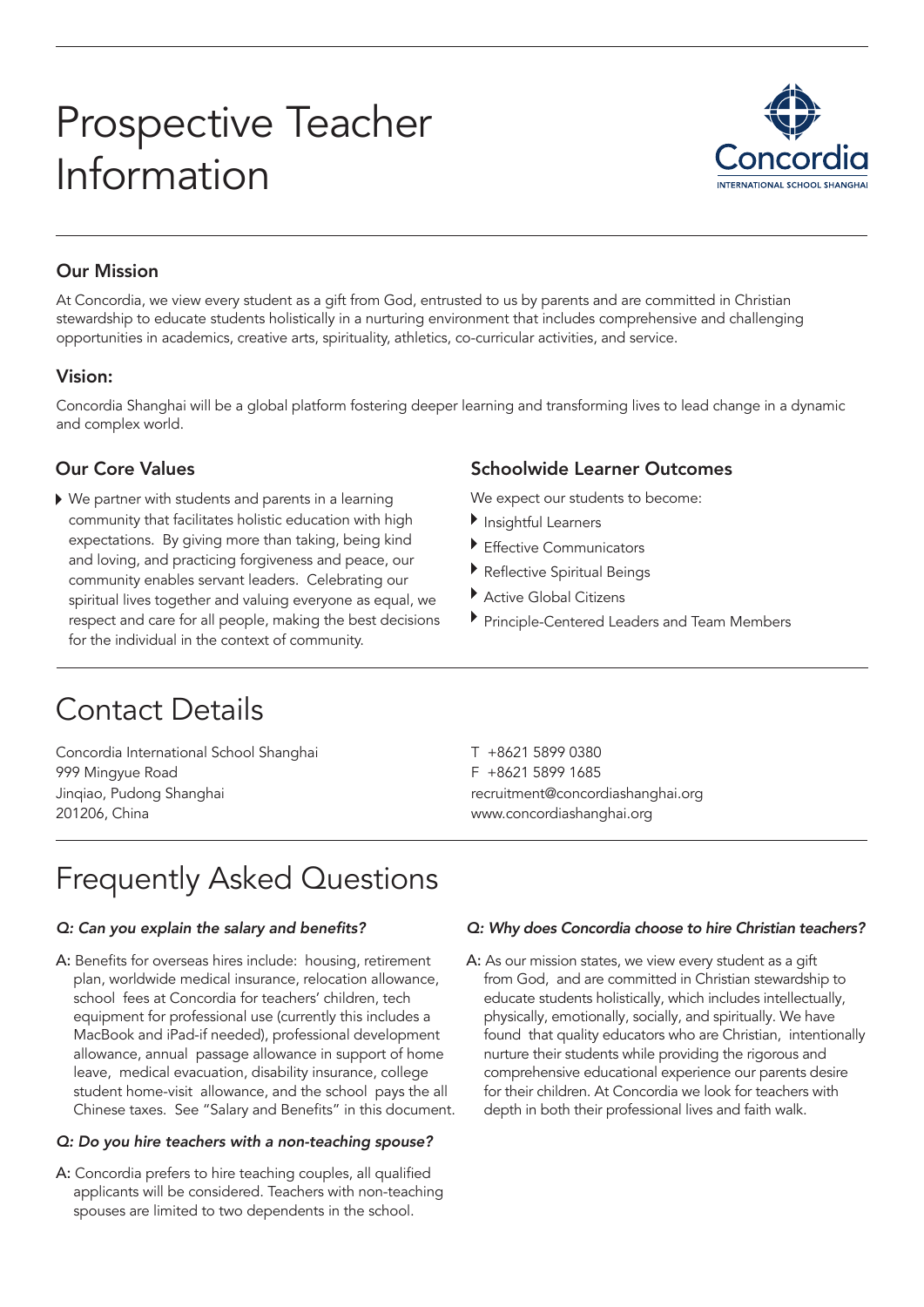# technology into the classroom?

A: Technology isn't a class at Concordia; it's a way of learning. Concordia is committed to providing students and teachers with the latest technology tools and expertise.

On Concordia's wireless campus, preschool students have appropriate access to iPad and desktop computers. Students from Kindergarten to Grade 2 enjoy close to a 1:1 student to computer ratio in the classrooms and students in Grade 3-5 have a 1:1 ratio. Grades 6-12 participate in a 1:1 Macbook program. There are also iPad carts available for check out as teachers use various technologies throughout the curriculum. Concordia provides additional tech support in the elementary, middle and high schools from designated educators who work with teachers as digital literacy coaches. Concordia issues each teacher tech equipment for professional use (currently a Macbook and iPad-if needed for his/her use).

#### Q: Does Concordia support professional development?

A: The most important professional development occurs as teachers work in teams and plan together, which is common at Concordia. Concordia also sponsors teachers to attend workshops that further the goals the school is working on. Outside experts come to campus, sometimes in collaboration with other international schools in the area. Each teacher also has an opportunity to apply for professional development funds for opportunities that support her/his professional goals.

#### Q: What is life like in Shanghai?

A: Shanghai is a cosmopolitan city with a unique blend of Western and Eastern influences. The arts flourish in concert halls and galleries; big-name concerts and sporting events grow more frequent; and restaurants offering food from around the world are readily available. In its mission to be a world city, Shanghai has worked to assure that the city grows in a balanced way. Hundreds of acres of parks have been created in recent years to balance the growth of new industrial zones. The greater city of Shanghai and the local neighborhood offer a variety of cultural and social opportunities for both families and singles. Life for many teachers centers around the people of the Concordia community.

#### *Q: What's the neighborhood like where Concordia is*  located?

A: Concordia and teacher housing are conveniently located in a modern area of Pudong called Jinqiao, where many expatriates live in single-family homes as well as lowrise and high-rise apartment buildings. Several other schools are also located in the Jinqiao area. Nicknamed "Green City," its tree-lined streets are home to a number of western restaurants, Carrefour supermarket, Mega Fit gym, and more. Taxi service is easy to find and access to the subway system is close by. Biking is a primary mode of transportation around the area.

#### *Q: What does it mean that Concordia teachers integrate Q: How do teachers get additional information prior to*  moving to Shanghai?

A: Concordia regularly distributes information to new teachers through e-mail, via the HR department and onsite teacher pen pals. Concordia's own website (www. concordiashanghai.org) has a wealth of information about the school and links to information and organizations around Shanghai.

#### *Q: Why do parents choose Concordia over other school*  options in Shanghai?

A: Since it was founded in 1998, Concordia has rapidly earned a reputation for excellent teaching and a caring community. While it is something of a cliche to talk about educating the "whole child," at Concordia we "practice what we preach" and do just that by including the spiritual aspect of holistic teaching too. Many families also choose Concordia because they can walk or bike to school from their home in Jinqiao, a green and leafy hub for expatriate families. There are many other reasons as well, but most commonly we hear families say, "We just felt something different when we were on campus." We believe that what they are feeling is the impact of our faculty who choose to live out their faith.

#### Q: Where is your faculty from?

A: The majority (69 percent) of our 177 faculty and administrators are from the United States. Other countries represented are Australia, Canada, China, Greece, India, Indonesia, Japan, Malaysia, New Zealand, Philippines, Singapore, South Africa, Spain, United Kingdom and Venezuela.

#### Q: What are medical services like in Shanghai?

A: Medical care options catering to expatriates have increased dramatically over the past few years. Branches of Parkway Health and the International Medical Center of Ruidong Hospital are just blocks from Concordia; 15 minutes away is the Yosemite Urgent Care Clinic, Sino United and the United Family Hospital with emergency room facilities; Children's Medical Center is a 25-minute drive; other options include Huashan Worldwide Medical Center and other local and international clinics (if located in Puxi, 45 to 60-minute drive). Second opinions are provided by our insurance via the Cleveland Clinic and many choose nonemergency surgery in Thailand, other locations in Asia or their home country.

#### *To learn more about living and working at Concordia, please go to:*

#### *[www.concordiashanghai.org/about-concordia/](https://www.concordiashanghai.org/about/employment/faq) [employment/faq](https://www.concordiashanghai.org/about/employment/faq)*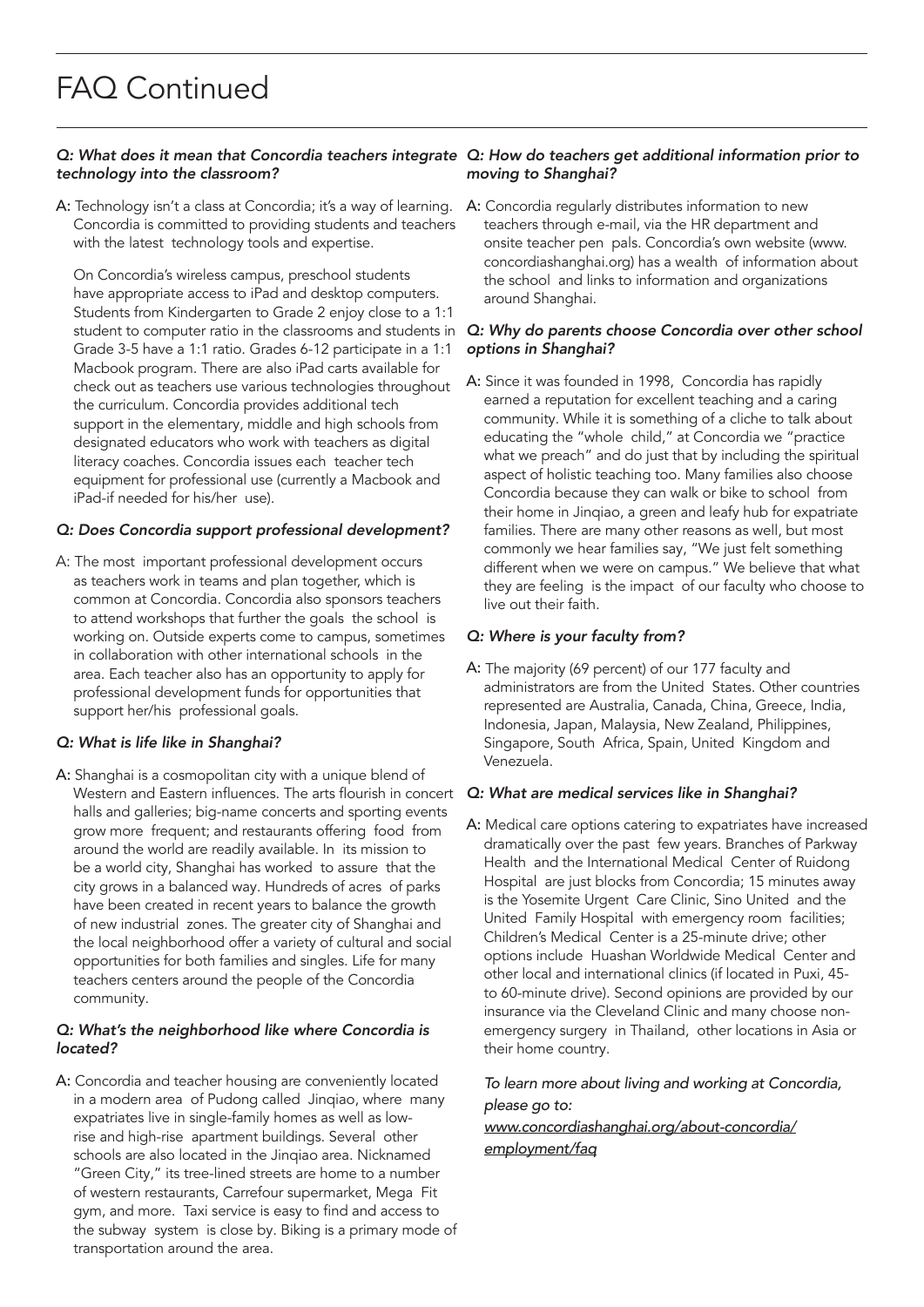

| Employment<br><b>Conditions-Faculty</b> | Summary: A guide to faculty expectations, responsibilities, and benefits. |                                                           |
|-----------------------------------------|---------------------------------------------------------------------------|-----------------------------------------------------------|
|                                         | Updated: $8/2021$                                                         | Applies to: Faculty (Teaching & Non-Teaching)             |
|                                         | Created: Fall 2013                                                        | File Name: Admin Policy <employment< td=""></employment<> |

#### **1.1 Code of Ethics for Concordia International School Shanghai Professionals**

- 1.1.1 Professionals at Concordia are Scripture fed, continuous learners who serve as models of Christian faith creating a positive, productive learning environment that promotes the academic, social and emotional potential of all students.
- 1.1.2 Concordia professionals\*:
	- 1.1.2.1 Make the education and well being of students cornerstones that drive their actions by assisting students to become confident, independent and successful learners.
	- 1.1.2.2 Demonstrate respect for the dignity of others and promote a safe, secure and inclusive learning environment as evidenced through modeling compassion and striving to treat individuals fairly and with due process.
	- 1.1.2.3 Fulfill their duties with honesty, integrity and always acting in trustworthy and responsible ways that uphold the honor and dignity of their profession as educational leaders.
	- 1.1.2.4 Commit to continuous improvement of the school and community by cooperating individually and with others on identified goals.
	- 1.1.2.5 Work collectively as part of the school team to promote and support best practices.
	- 1.1.2.6 Maintain confidentiality in all matters related to students, staff and school decisions.
	- 1.1.2.7 Accept responsibility and accountability for their actions and behaviors.
	- 1.1.2.8 Hold others accountable for their actions and behaviors.
	- 1.1.2.9 Maintain positive and productive lines of communication with students, parents, and staff.
	- 1.1.2.10 Commit to serving others above self. *\*Adapted from the American Association of School Administrators' Statement of Ethics for Educational Leaders and The Code of Conduct and Practice for Registered Teachers, General Teaching Council of England*

#### **1.2 Contract Renewal**

- 1.2.1 Initial contracts are offered and signed on a 3-year basis unless otherwise dictated by the Head of School..
- 1.2.2 Details regarding termination and breach of contract are defined in the contract.
- 1.2.3 In the third year, the Head of School may offer to renew a contract with employees who exemplify the vision and mission of the school. Expat employees may receive a contract through the final full academic year prior to their 65<sup>th</sup> birthday, except for the situations where the school may not be able to obtain work permits for the employees beyond certain age (e.g. 60) due to a provision of the law that remains under review and is subject to change.
- 1.2.4 An employee who requests a significant change in assignment may be asked to sign a multiple year extension to their contract. It is the responsibility of the Head of School to determine whether a request for a change of assignment is significant enough to warrant an extension.
- 1.2.5 Where the school changes an employee's assignment, there is no obligation on the part of the employee to extend the contract period past one additional year.

#### **1.3 Commitment to Profession & Full Disclosure a Requirement of Employment**

- 1.3.1 In the belief that the quality of service directly influences the world and its citizens, educational professionals shall exert every effort to raise professional standards, promote a climate that encourages the exercise of professional judgment and contribute to conditions that attract persons worthy of the trust to careers in education.
- 1.3.2 In fulfillment of the obligation of the profession, professionals at Concordia International School Shanghai:
	- 1.3.2.1 Shall not in any application for a professional position deliberately make a false statement or fail to disclose a material fact related to competency and qualifications.
		- 1.3.2.1.1 Shall not misrepresent his/her professional qualifications.
		- 1.3.2.1.2 Shall not withhold or misrepresent information regarding his/her conduct.
- 1.3.2.2 Shall not knowingly make false or malicious statements about a colleague.
- 1.3.2.3 Shall not accept any gratuity, gift, or favor (as defined in the school's gift policy) that might impair or appear to influence professional decisions or action.
- **1.4 Teacher Expectations**-as defined in Concordia's Administrative Job Descriptions
	- 1.4.1 As a school grounded in the Christian faith, we hire Christian teachers and administrators. Concordia seeks to hire candidates who are able to model Christ's teachings through interpersonal skills, respectful